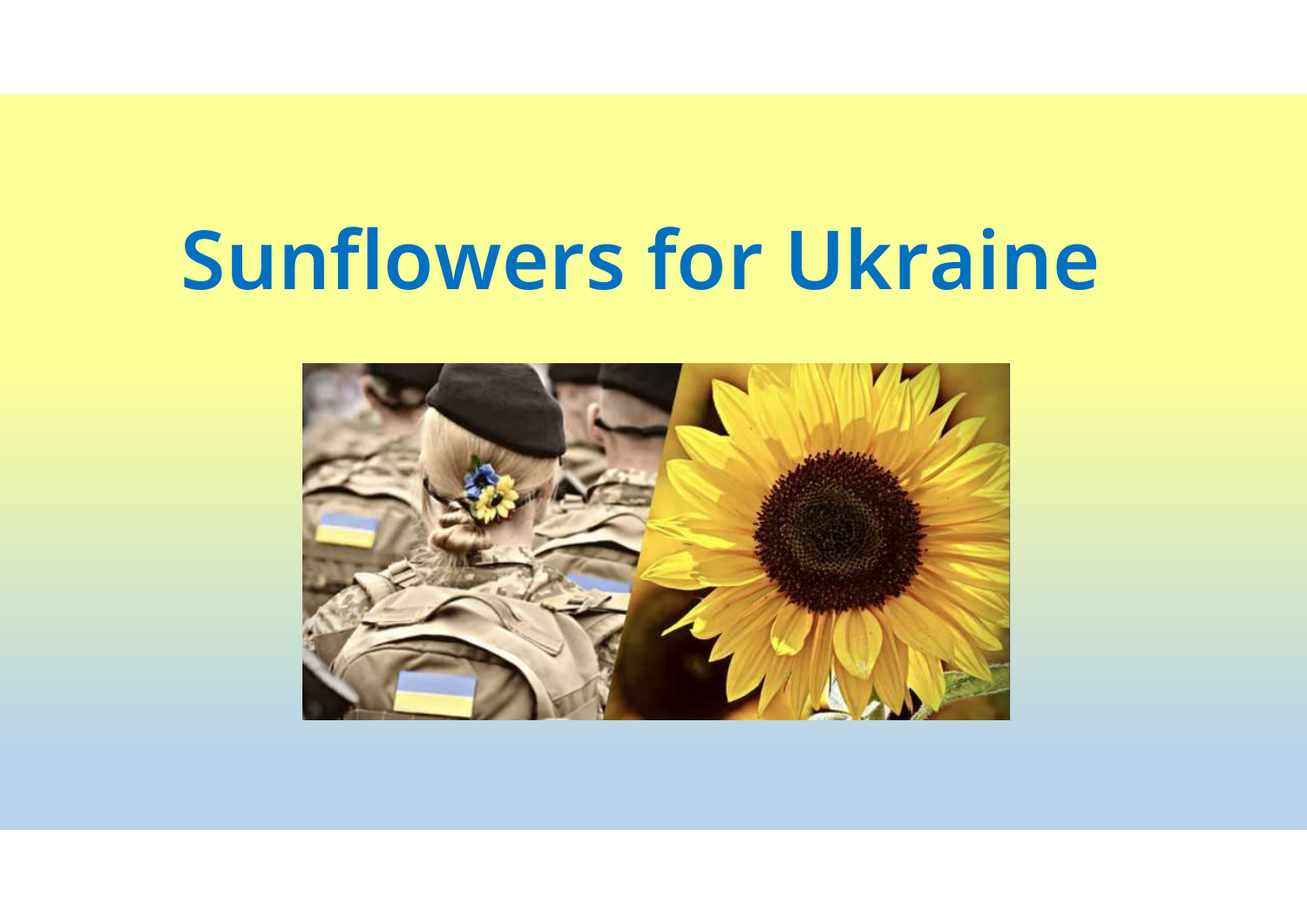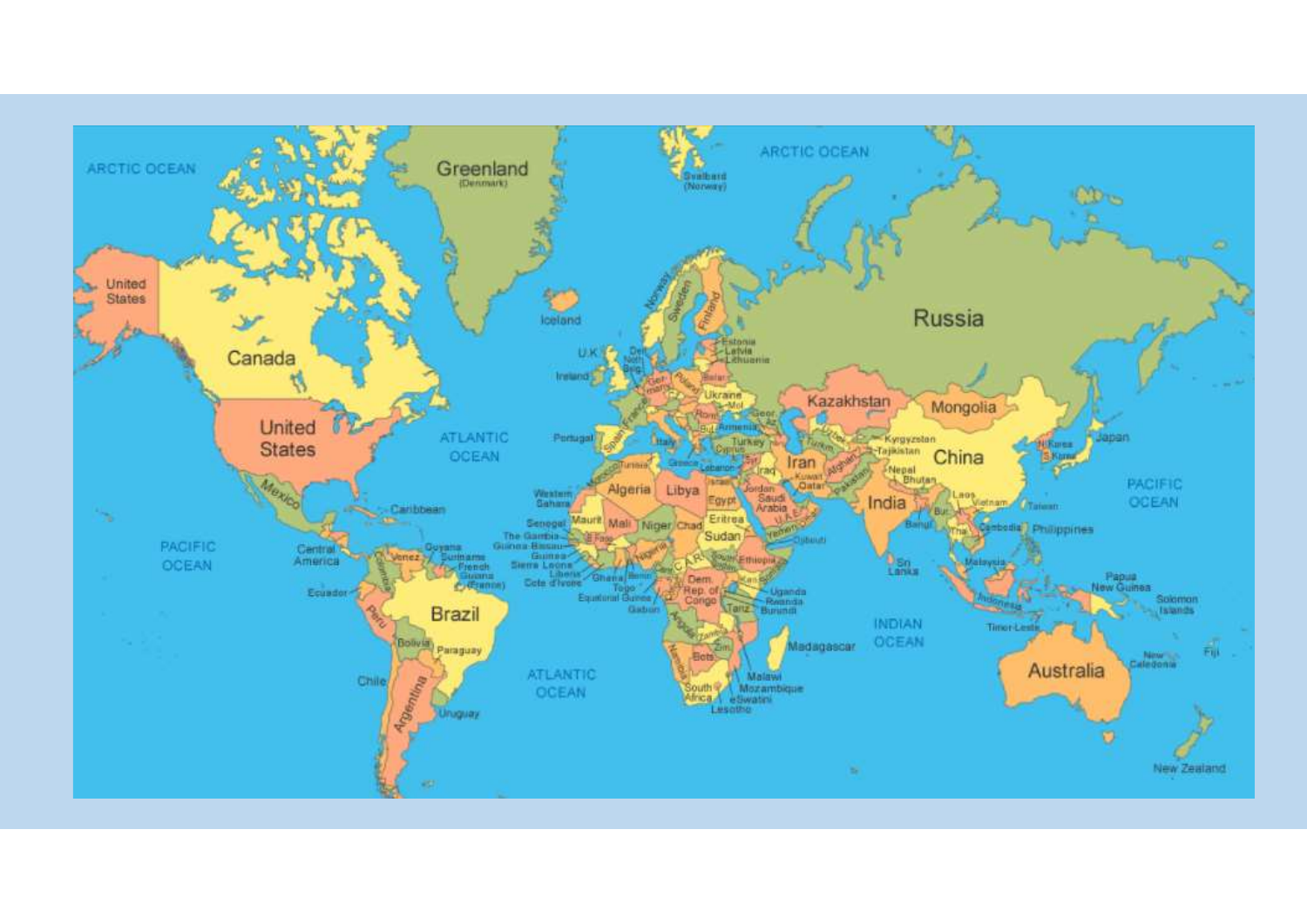Hearing about a war, and knowing that a war is taking place, can make us feel a range of emotions.



It is important to remember that it is ok to feel the way you do, and to know that you are not alone. Talking about how you feel can help too.

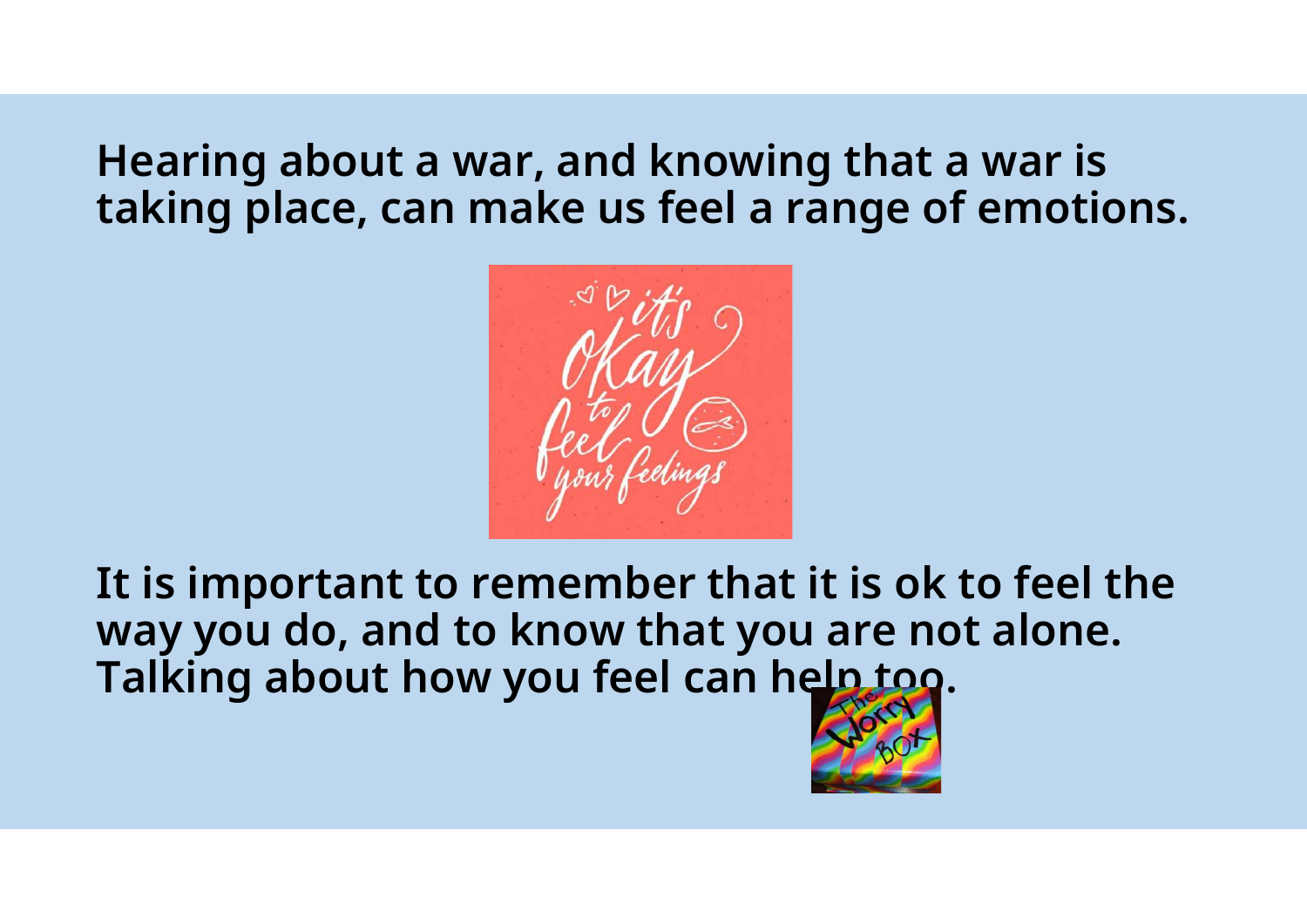### newsround

Advice if you're upset by the news

Sometimes things that happen in the world can make us feel anxious or confused. It is important to remember that upsetting stories are in the news anxious or confused. It is<br>anxious or confused. It is<br>important to remember that<br>upsetting stories are in the news<br>because they are rare – they don't<br>happen very often. happen very often. Talk to your trusted adults – they'll

want to help you!  $\odot$ 



Charlie Mackesy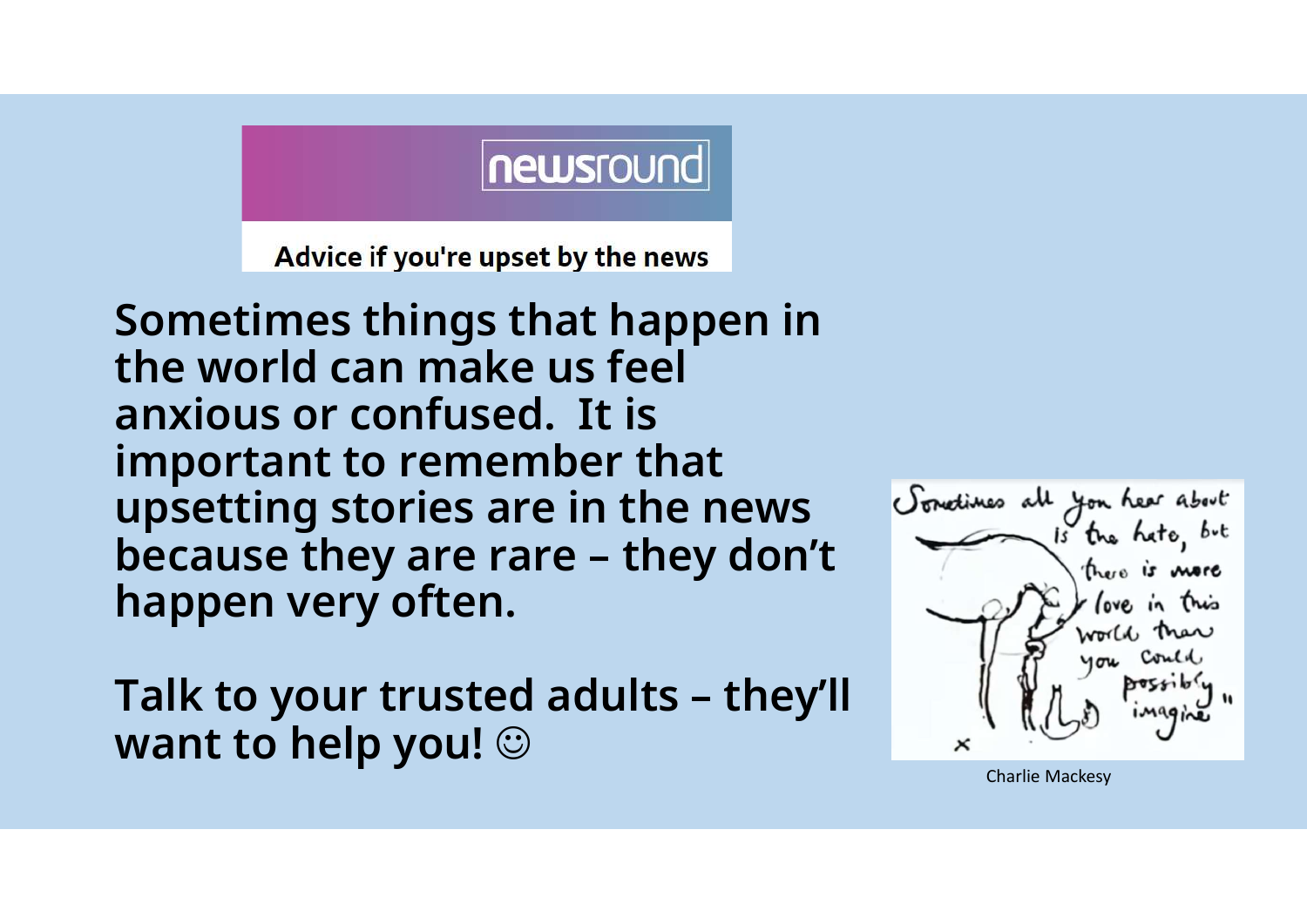#### Remember…

The people of Ukraine are demonstrating a resilience that has united people and countries across the world.

They are showing us a bravery that some of us may never have known was possible.

They are setting an example to the world and giving us all lessons for life, inspiring us with their courage, They are showing us a bravery<br>never have known was possibl<br>They are setting an example to<br>us all lessons for life, inspiring<br>determination and spirit.

In the eyes of the world, despite being the smaller of the two countries, Ukraine is making its mark as a giant… and giving everyone hope.





Donna Ashworth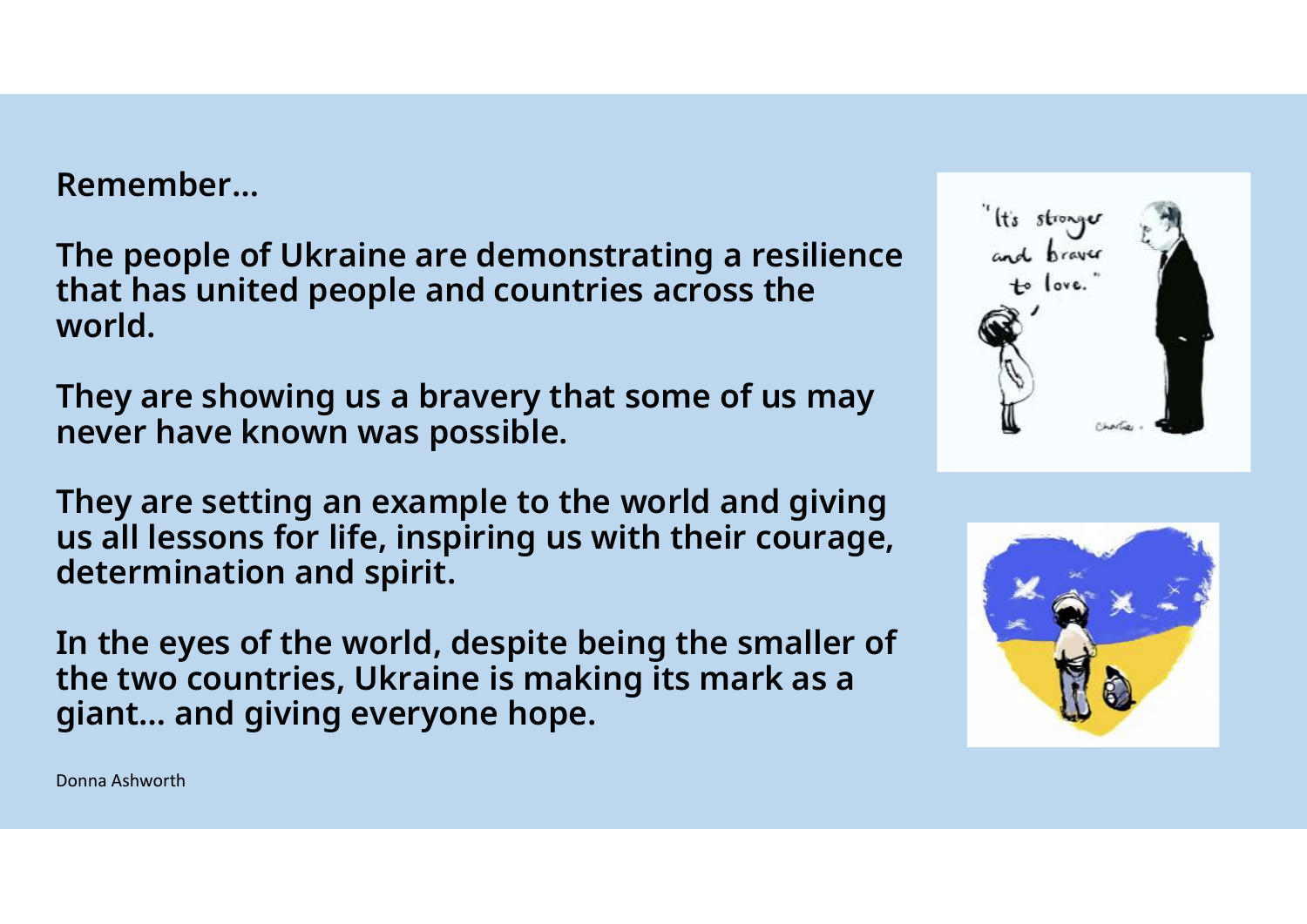## Why sunflowers?

Sunflowers are the national flower in Ukraine.

They have become a symbol of **pannentie are the national re**<br>in Ukraine.<br>They have become a symbol of<br>peace, pride and resistance.

Around the world, sunflowers have become a symbol of unity with Ukraine.



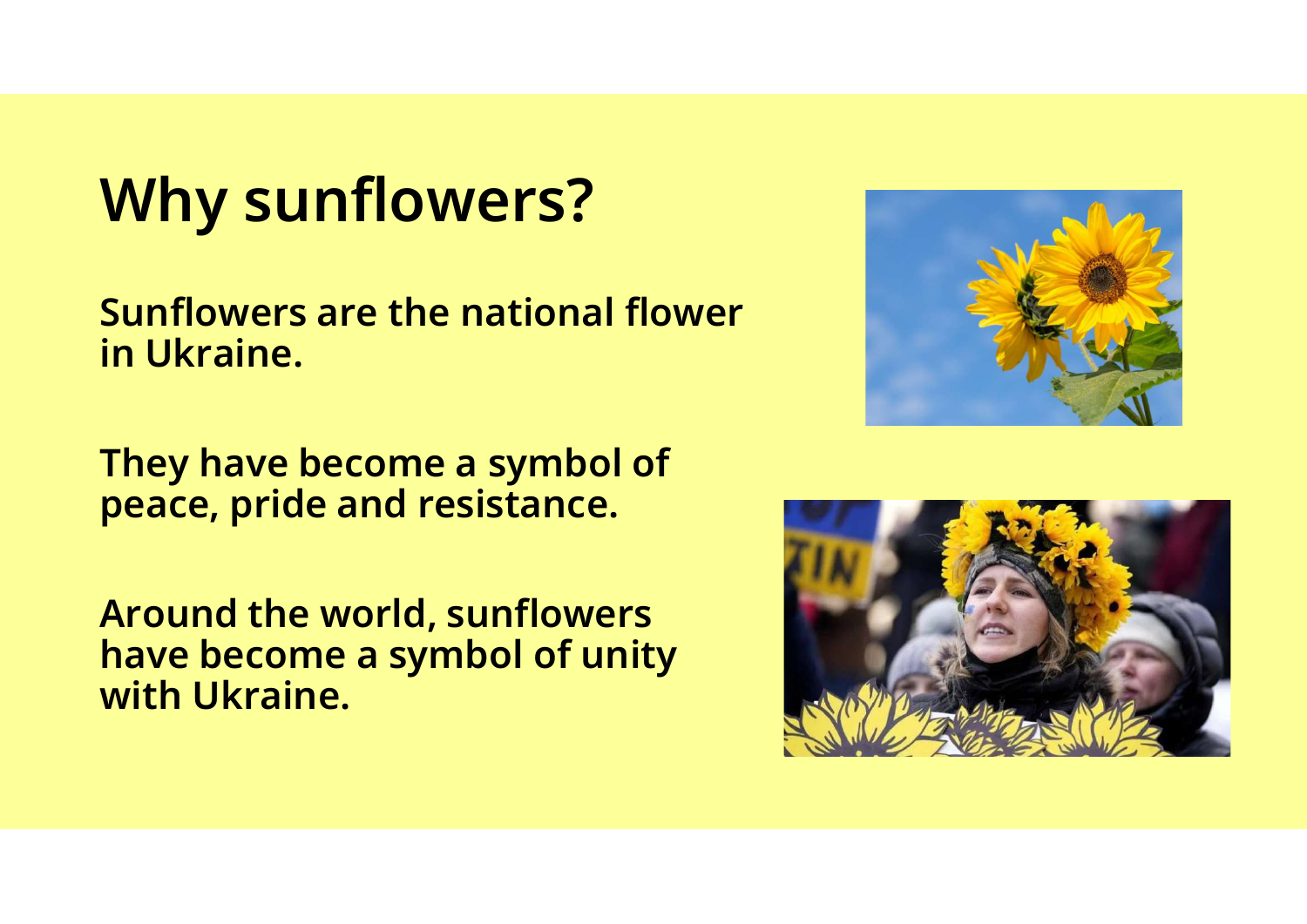### Bosmere's sunflowers for Ukraine

Fill your sunflower with your thoughts<br>and feelings, you might choose to write<br>a message to the people of Ukraine, or<br>write a word on each of the petals.

This is an opportunity for personal reflection and to express how you feel.

We will display the sunflowers in school and at St Faith's Church… an important symbol of unity and community.